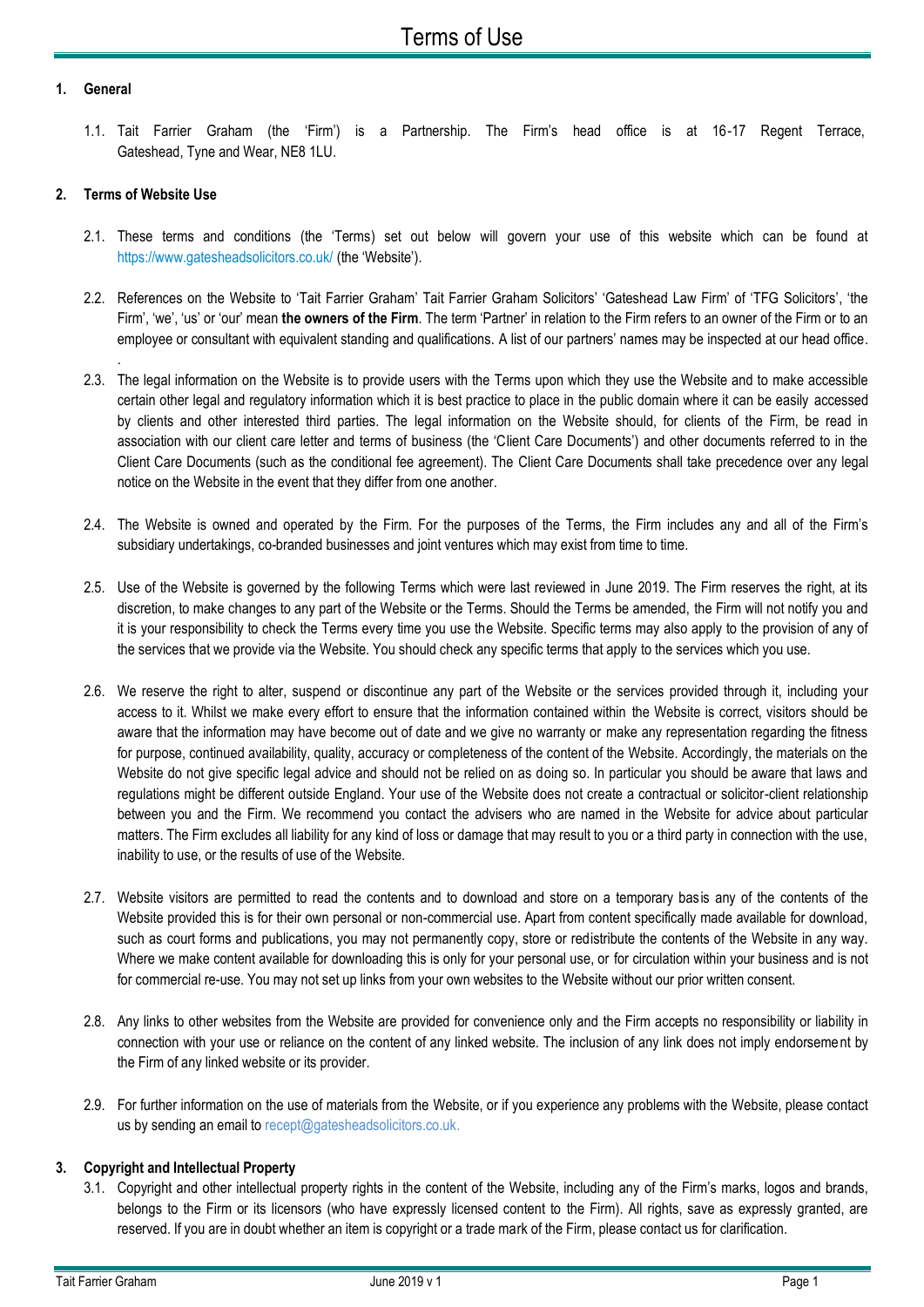## **4. Disclaimers Relating to Downloads**

- 4.1. The Website may allow users to download certain documents which are also available directly from the original source website and various other websites e.g. court forms.
- 4.2. To the extent permitted by law, the Firm excludes all liability in contract, tort (including negligence) breach of statutory duty or otherwise for any costs, losses, claims, damages, expenses or proceedings (including special, incidental or consequential loss or damage, loss of profits and wasted management time) incurred or suffered by you arising directly or indirectly in connection with the use of the download facility and the content of any downloaded material including any loss, damage or expense arising from, but not limited to, any defect, error, imperfection, fault, mistake or inaccuracy or copyright with the downloads, their content or associated services or due to any unavailability of part or all of any associated website or associated service.
- 4.3. The documents available for download are created exclusively by third parties and the Firm excludes all liability for any illegality arising from error, omission, inaccuracy or copyright in such material and takes no responsibility for such material.
- 4.4. Any downloads are provided solely for your convenience and the Firm does not necessarily endorse the material which can be downloaded and will have no liability to you in respect of the same.
- 4.5. Downloading documents from the Website should not be used as an alternative to legal advice from a qualified solicitor and using any such documents does not create a solicitor-client relationship between you and the Firm.
- 4.6. Any material downloaded or otherwise obtained through the use of the Website is done at your own discretion and risk and that you will be solely responsible for any damage to your computer system or loss of data that results from the download of any such material.
- 4.7. The Firm cannot guarantee that downloading documents from the Website will be free from error and/or uninterrupted and we shall not be liable for any damages including, but not limited to, indirect or consequential damages, damages for loss of opportunity or chance, or any damages whatsoever arising from use or loss of use, data, or profits, whether in contract, negligence or other tortious action, arising out of, or in connection with the download facility or any associated website.
- 4.8. Whilst effort has been taken to ensure that any downloads are free from viruses, no warranties are given to that effect and users are responsible for ensuring that they have installed adequate virus checking software. The Firm shall not be liable for any viruses or any other computer code, files or programs designed to interrupt, restrict, destroy, limit the functionality of or compromise the integrity of users' computer hardware. All documents are downloaded at the user's own discretion and risk and the user shall be solely responsible for any damage to the user's computer system or loss of data that results from the download of any documents.
- 4.9. Nothing in the Terms serves to exclude or limit liability for death or personal injury arising from negligence or any liability which is otherwise prohibited from being excluded by law.

## **5. Financial Services and Insurance Distribution**

#### 5.1. Marketing

- 5.1.1. Where the Website or any other of our promotional literature or materials refer to the provision of financial services by the Firm (such as our ability to help clients arrange after the event legal expenses insurance or title indemnity insurance), such references do not indicate and should not be understood as indicating that the Firm is a person to whom the general prohibition does not apply. The general prohibition against providing financial services which are regulated activities does apply to the Firm and its regulated principals and employees. The Firm is not authorised by the Financial Conduct Authority nor is it exempt from authorisation under sections 38 – 39A of the [Financial Services and Markets Act 2000.](http://www.legislation.gov.uk/ukpga/2000/8/contents)
- 5.2. Insurance distribution activity
	- 5.2.1. The Firm is not authorised by the Financial Conduct Authority. However, we are included on the register maintained by the Financial Conduct Authority so that we can carry on insurance mediation activity in the UK, which is broadly the advising on, selling and administration of insurance contracts. This part of our business, including arrangements for complaints or redress if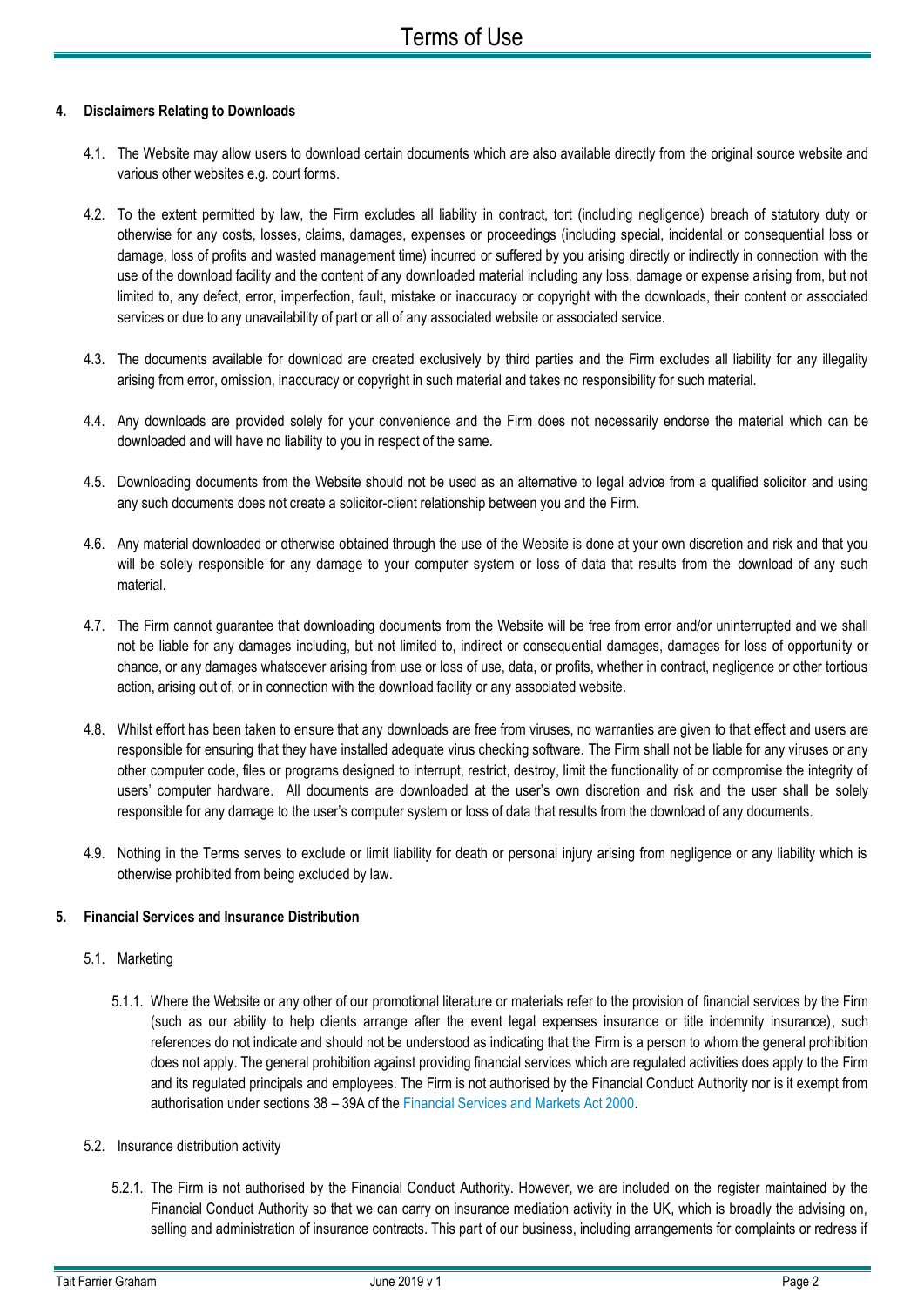something goes wrong, is regulated by the Solicitors Regulation Authority. The Register can be accessed via the Financial [Conduct Authority website.](http://www.fca.org.uk/firms/financial-services-register)

## 5.3. Investment transactions

5.3.1. The Firm is not authorised under the Financial Services and Markets Act 2000 but we are able in certain circumstances to offer a limited range of investment services to clients because we are regulated by the Solicitors Regulation Authority. We can provide these investment services if they are an incidental part of the professional services we have been engaged to provide. Nothing we say or do should be construed as an invitation or inducement to engage in investment activities, nor as advice on the investment merits of acquiring or disposing of particular investments.

## **6. Electronic Commerce (EC) Directive Regulations 2002 and Provision of Services Regulations 2009**

- 6.1. The following information is provided by us to ensure our compliance with the above regulations:
	- 6.1.1. The Firm is authorised and regulated by the Solicitors Regulation Authority (ID Number: **53058**) and as such is bound by the SRA Handbook 2011 and associated professional rules, which can be viewed at [www.sra.org.uk.](http://www.sra.org.uk/)
	- 6.1.2. The Firm is registered for VAT with the registration number **176313367.**
	- 6.1.3. The Firm maintains qualifying Professional Indemnity Insurance, details of which can be provided on request.
	- 6.1.4. The Firm is committed to providing an excellent service and operates an internal complaints procedure that can be made available on request. We are also committed to cooperating fully with the Legal Ombudsman, contact details of which can be found at [www.legalombudsman.org.uk.](http://www.legalombudsman.org.uk/)

## **7. Severability**

7.1. If the Terms or any part of them should be determined to be illegal, invalid or otherwise unenforceable under the laws of any state or country in which the Terms are intended to be effective, then to the extent that they are so illegal, invalid or unenforceable, they shall in that state or country be treated as severed and deleted from the Terms and the remaining provisions contained within the Terms shall survive and remain in full force and effect and continue to be binding and enforceable in that state or country.

#### **8. Events Beyond our Control**

8.1. The Firm will not be responsible for any breach of the Terms caused by circumstances beyond its reasonable control.

## **9. Governing Law**

9.1. This legal notice and all issues regarding the Website are governed by English law. Access is granted on condition that you accept all of the above and agree to the jurisdiction of the courts of England and Wales to settle matters in relation to the Website.

## **10. Reports of Misuse**

10.1. We take feedback very seriously and are constantly looking for ways to improve the Website. If you have any comments or concerns regarding the information or the Website content generally or would like to report any misuse of the Website, please contact us by sending an email to [recept@gatesheadsolicitors.co.uk](mailto:recept@gatesheadsolicitors.co.uk)

## **11. Email Policy**

- 11.1. The views and opinions expressed in any email from the Firm are those of the author and are not necessarily endorsed by the Firm.
- 11.2. All information contained in any message or attachments is intended solely for the addressee. It is confidential and may also be legally privileged. If you have received this message in error, please send it back to us, and immediately and permanently delete it. The unauthorised use, disclosure, copying or alteration of this message and/or any attachment is strictly prohibited.